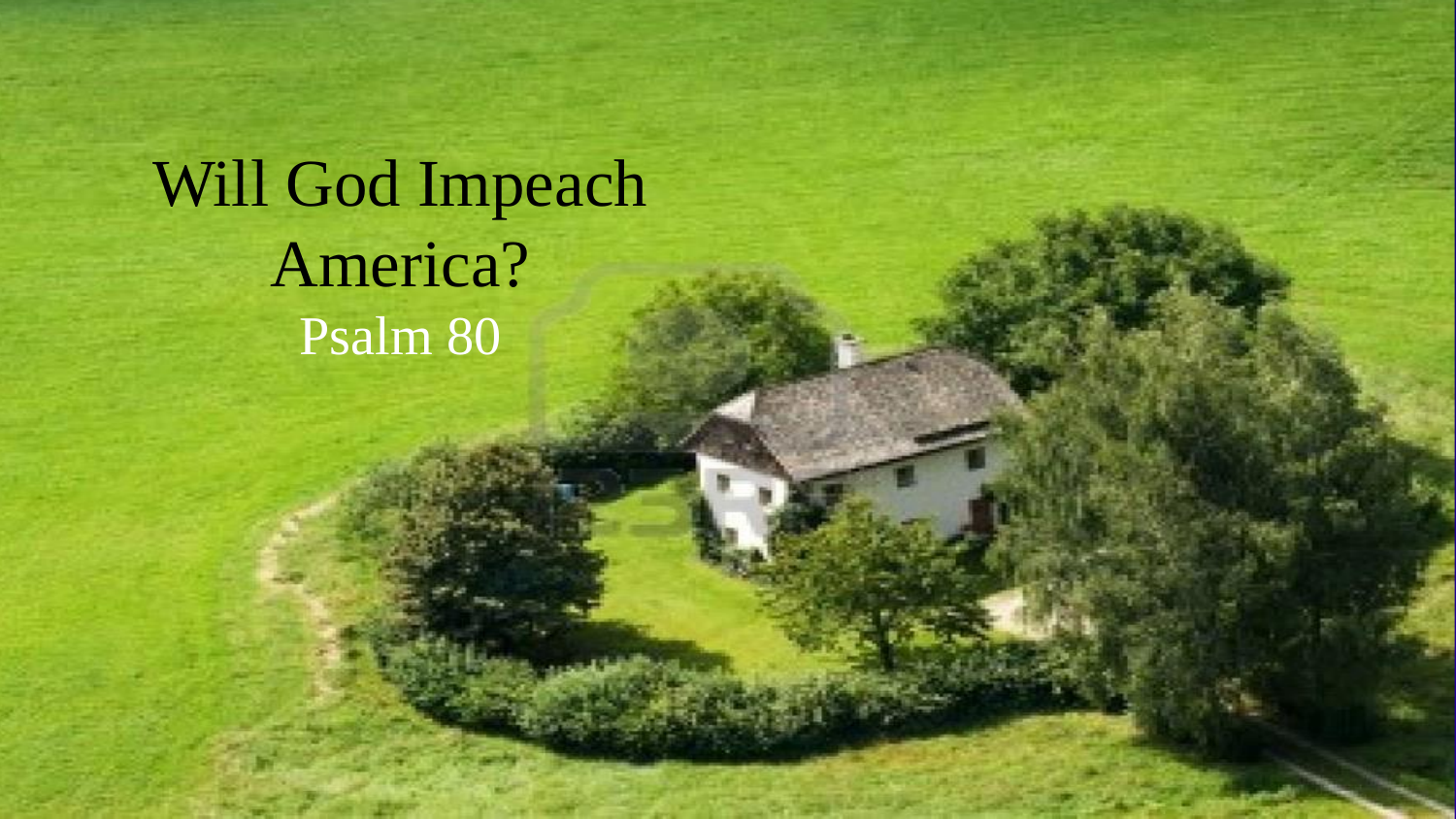We have been hearing a lot about the word, "Impeachment" for the last three years. Just a few minutes after Donald Trump took the oath of office to become the 45th President of the United States, we have had a steady diet of the word impeach ever since then.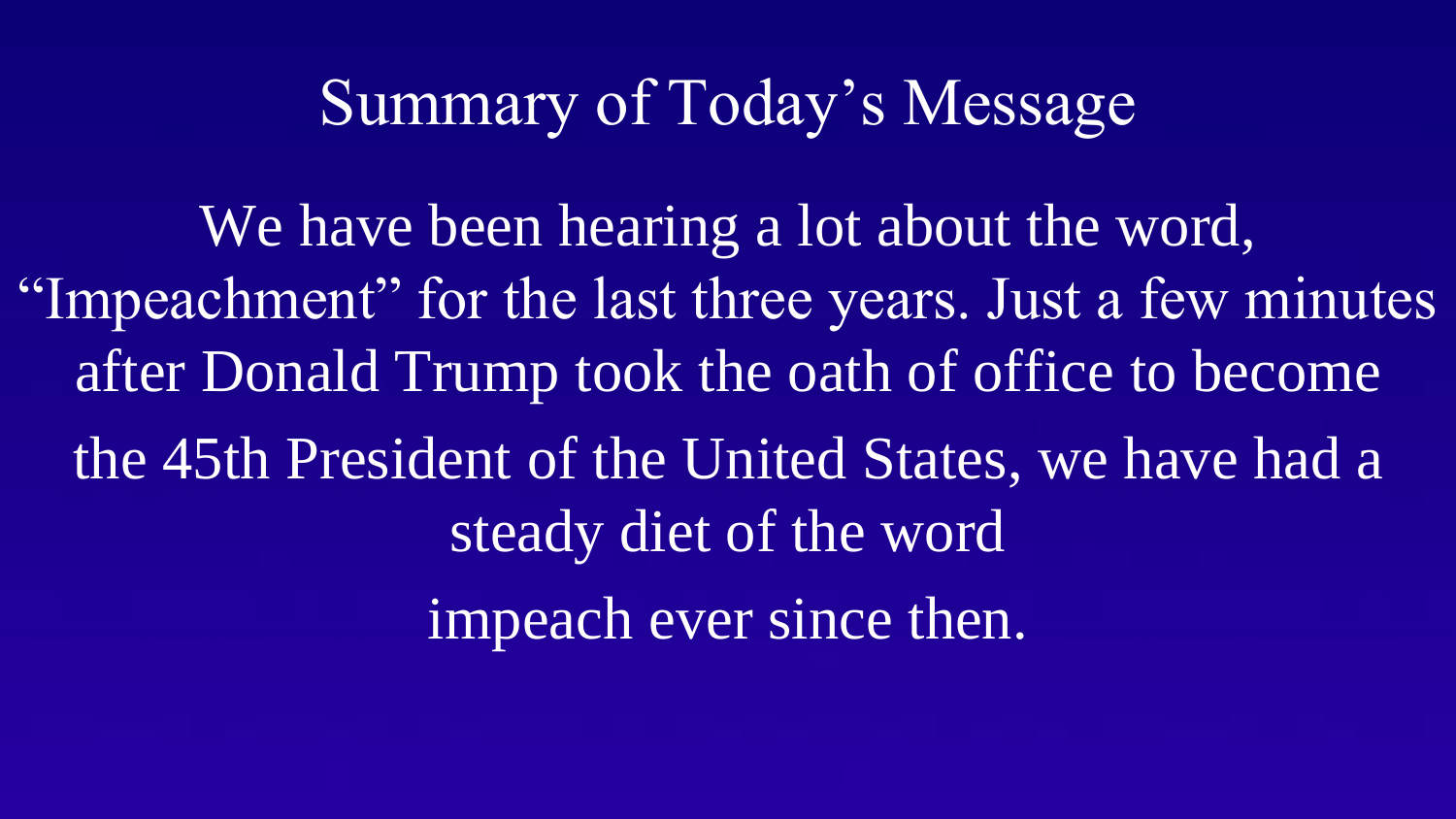As we study the 80th Psalm we will discover a striking parallel between the nation of Israel and America God had put hedges of protection around the nation of Israel;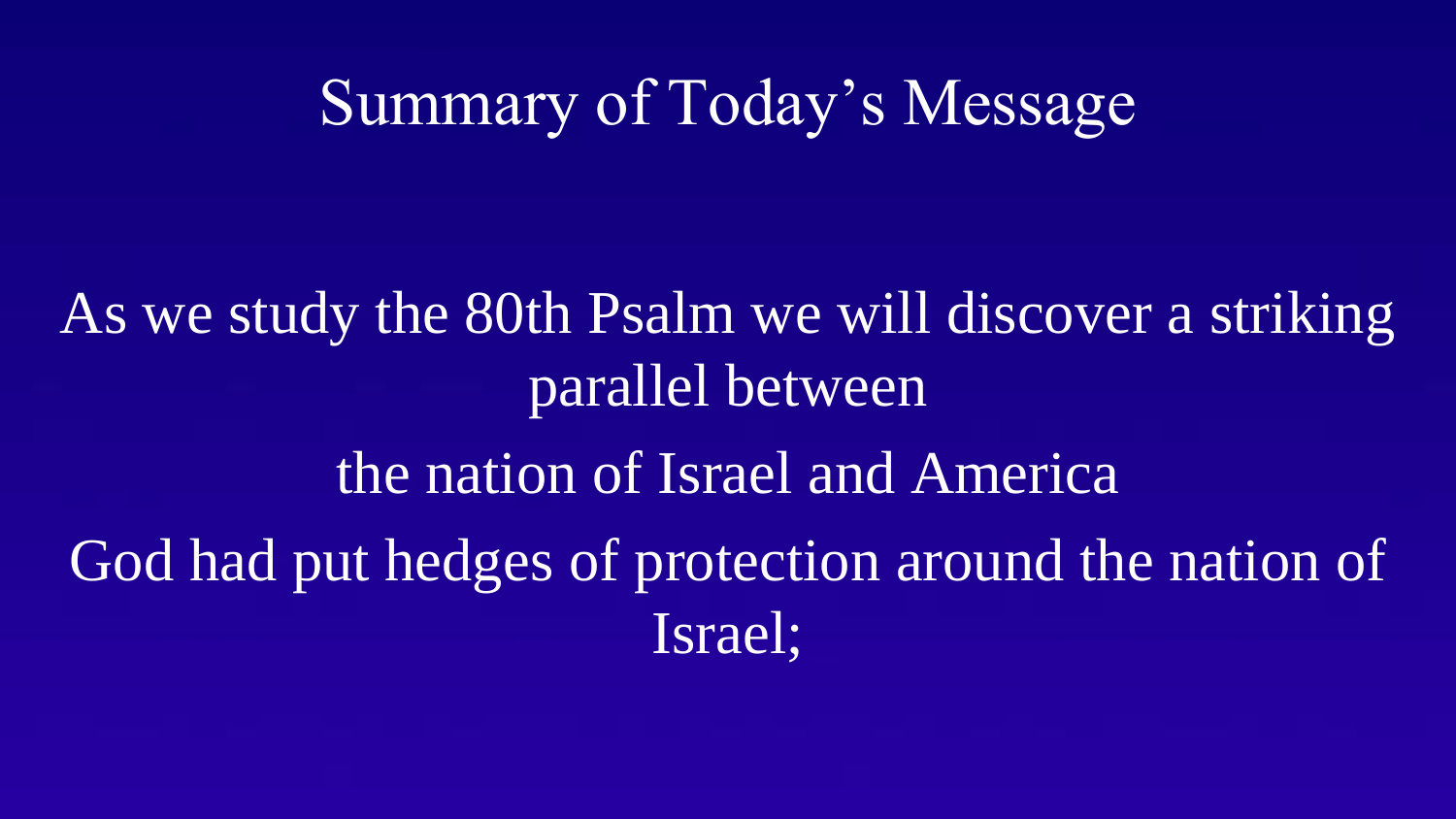and now, in this passage, God took down the hedge. Will God do the same with America? Will God impeach America?

America is sick unto death and America is in a moral freefall.

Psalm 80 is a prayer for revival.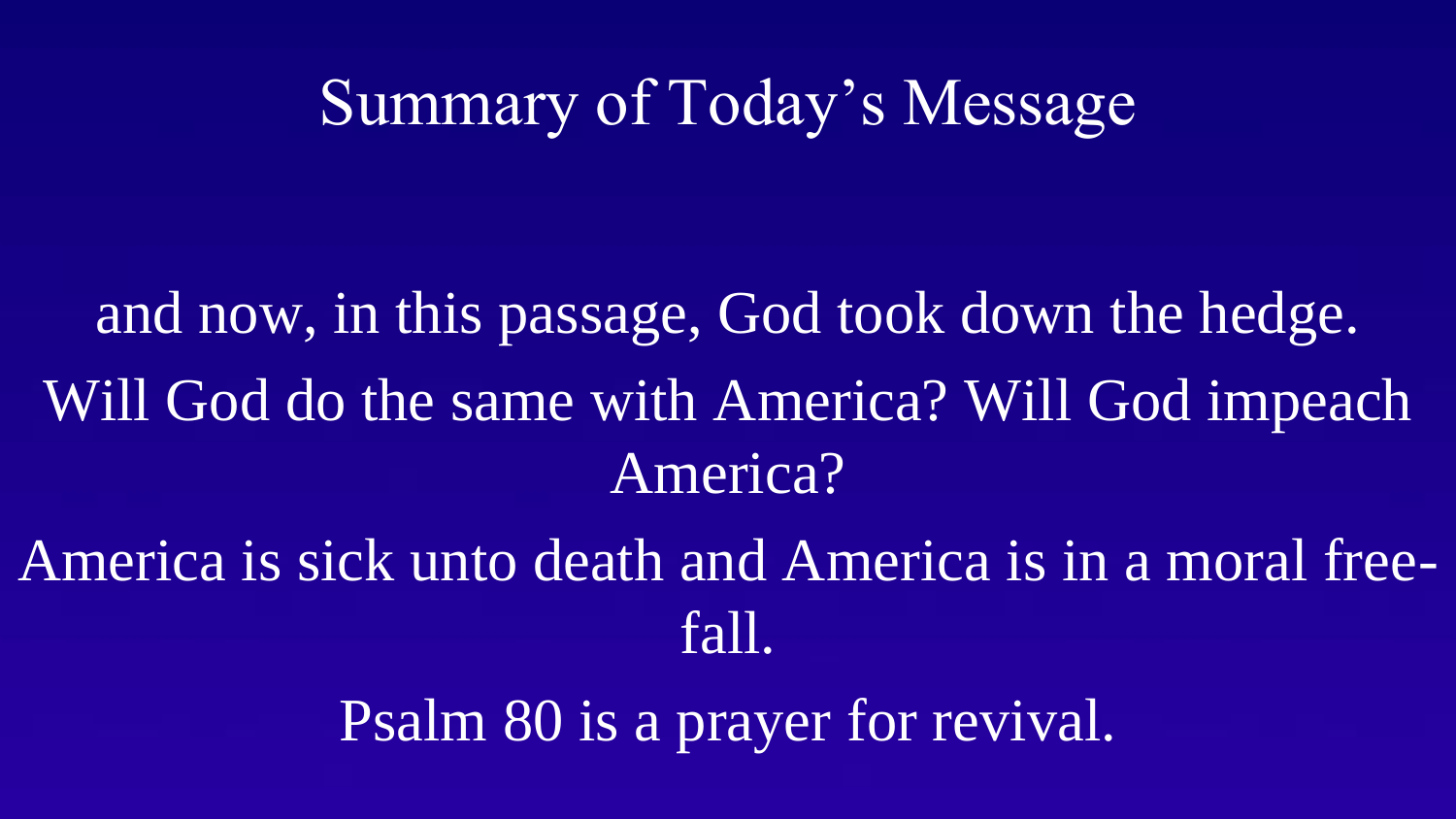This was a prayer in desperate days. Biblical Scholars agree that David is the author of this Psalm. We will learn four things from this Psalm that are applicable to America today.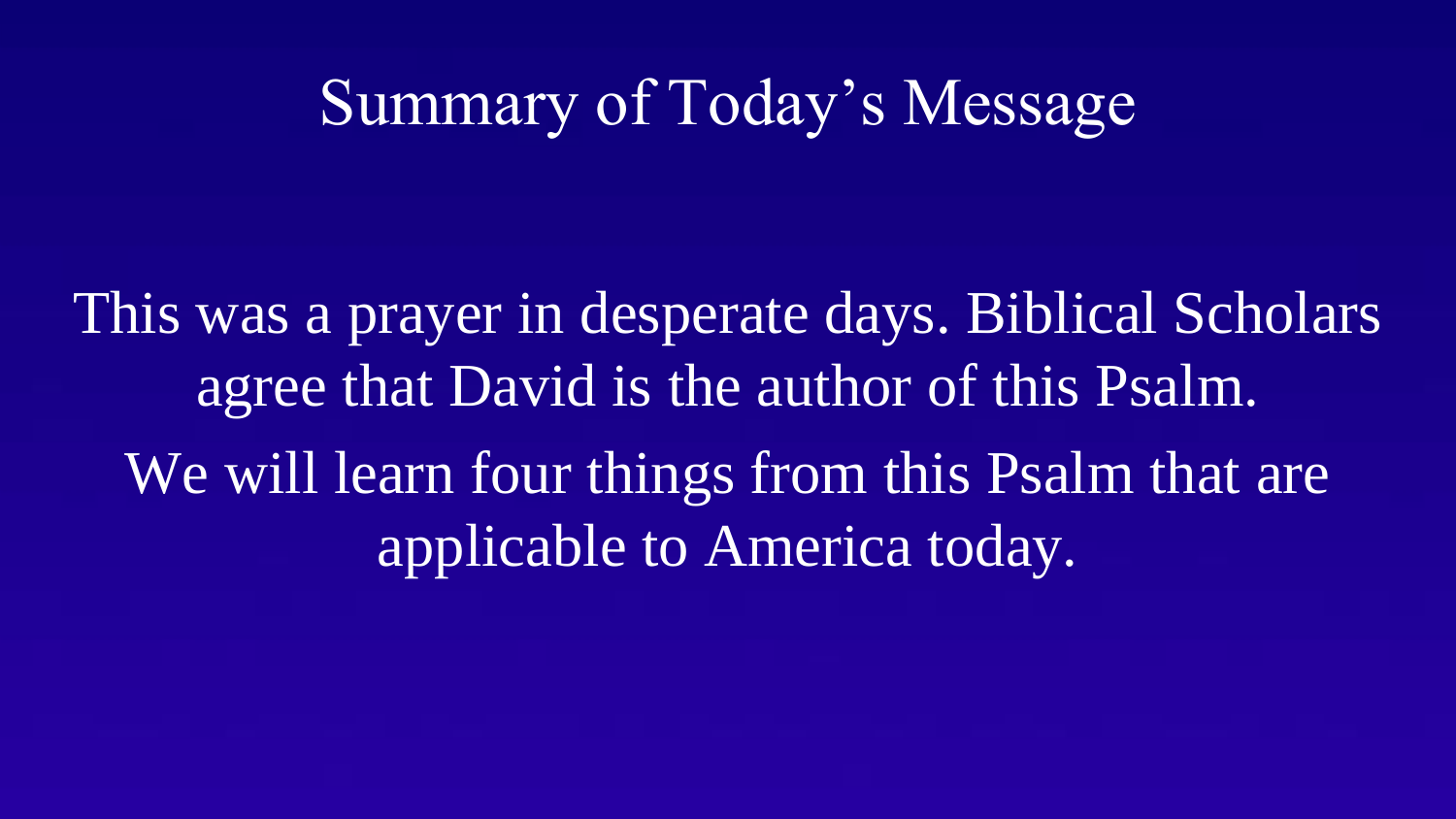I. There was Great National Despair (Psalm 80:4-6)

- 1. There was spiritual sterility
- 2. There was personal sorrow
- 3. There was national shame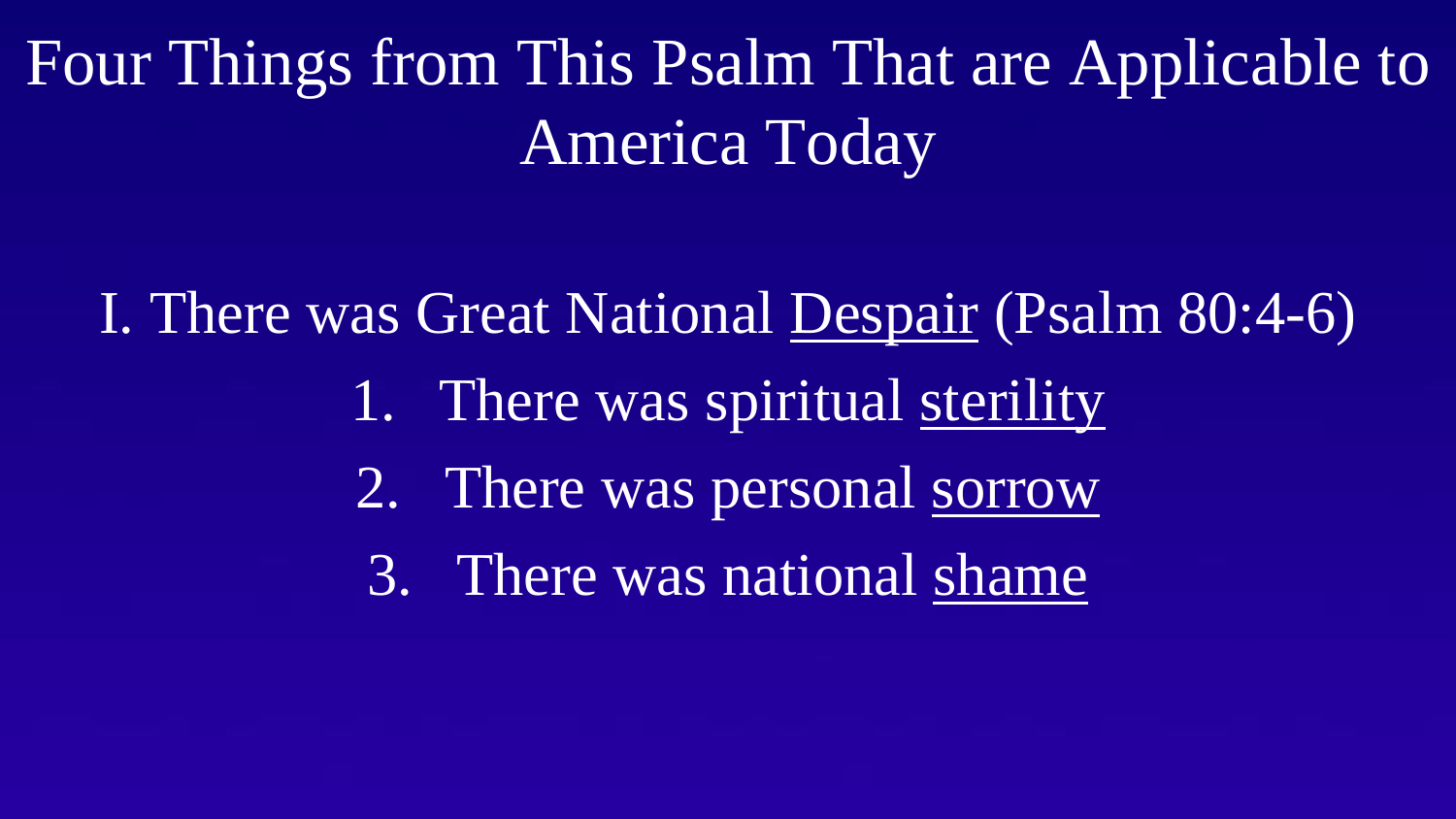II. Israel and America Have a Glorious National Design 1. A nation divinely planted Psalm 80:8 2. A nation divinely prospered

3. A nation divinely protected

Psalm 80:12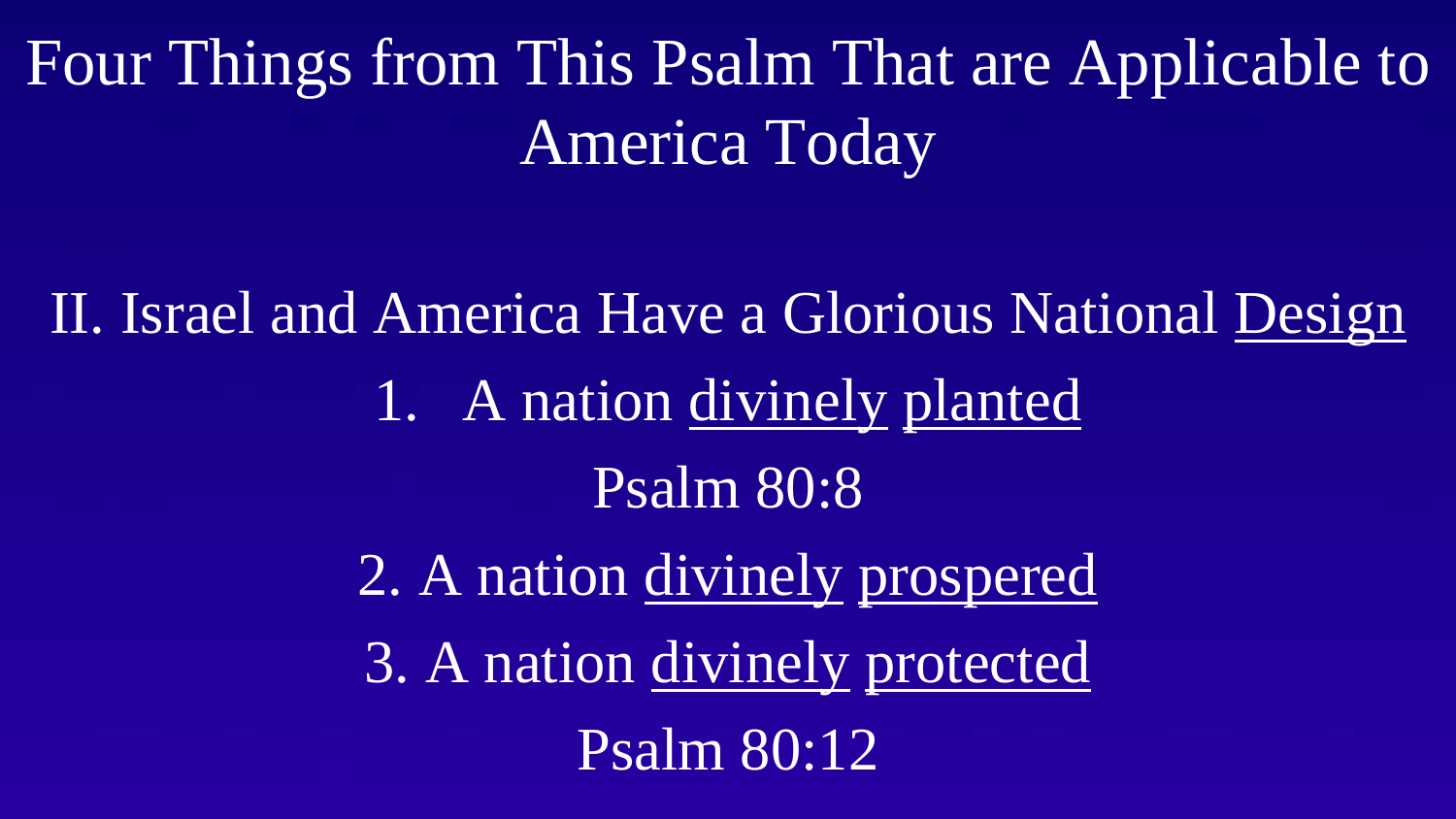III. Grave National Danger (Psalm 80:12) 1. God placed a hedge of protection around Israel, but then God broke down the hedge 2. God also put a hedge around America, but the hedge now has been taken away There is in the Bible a doctrine of hedges Job1:9-10 Four Things from This Psalm That are Applicable to America Today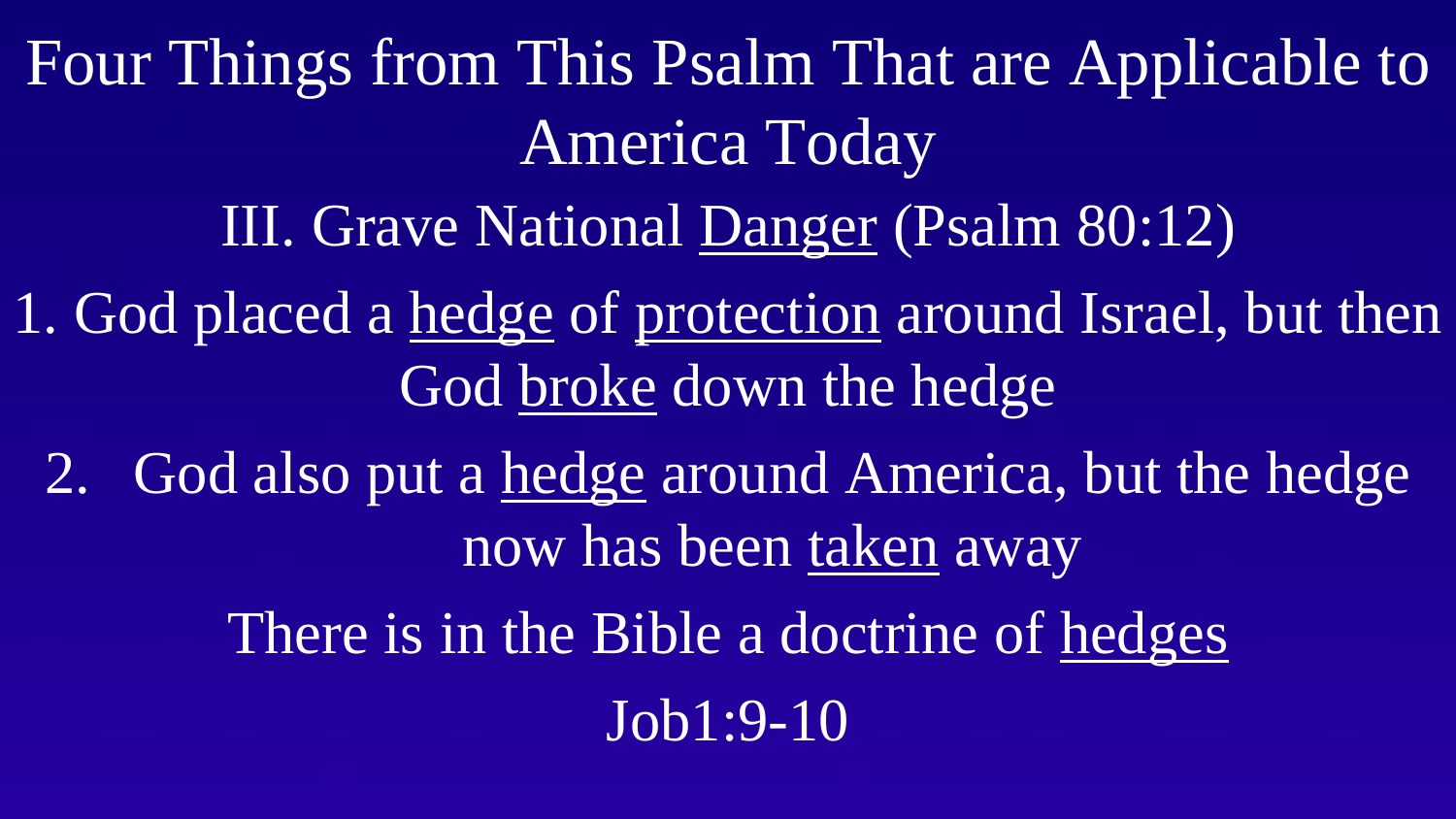# III. Grave National Danger (Psalm 80:12) 3. There is external danger from enemies Psalm 80:12

The "vineyard" of America has been and is being plucked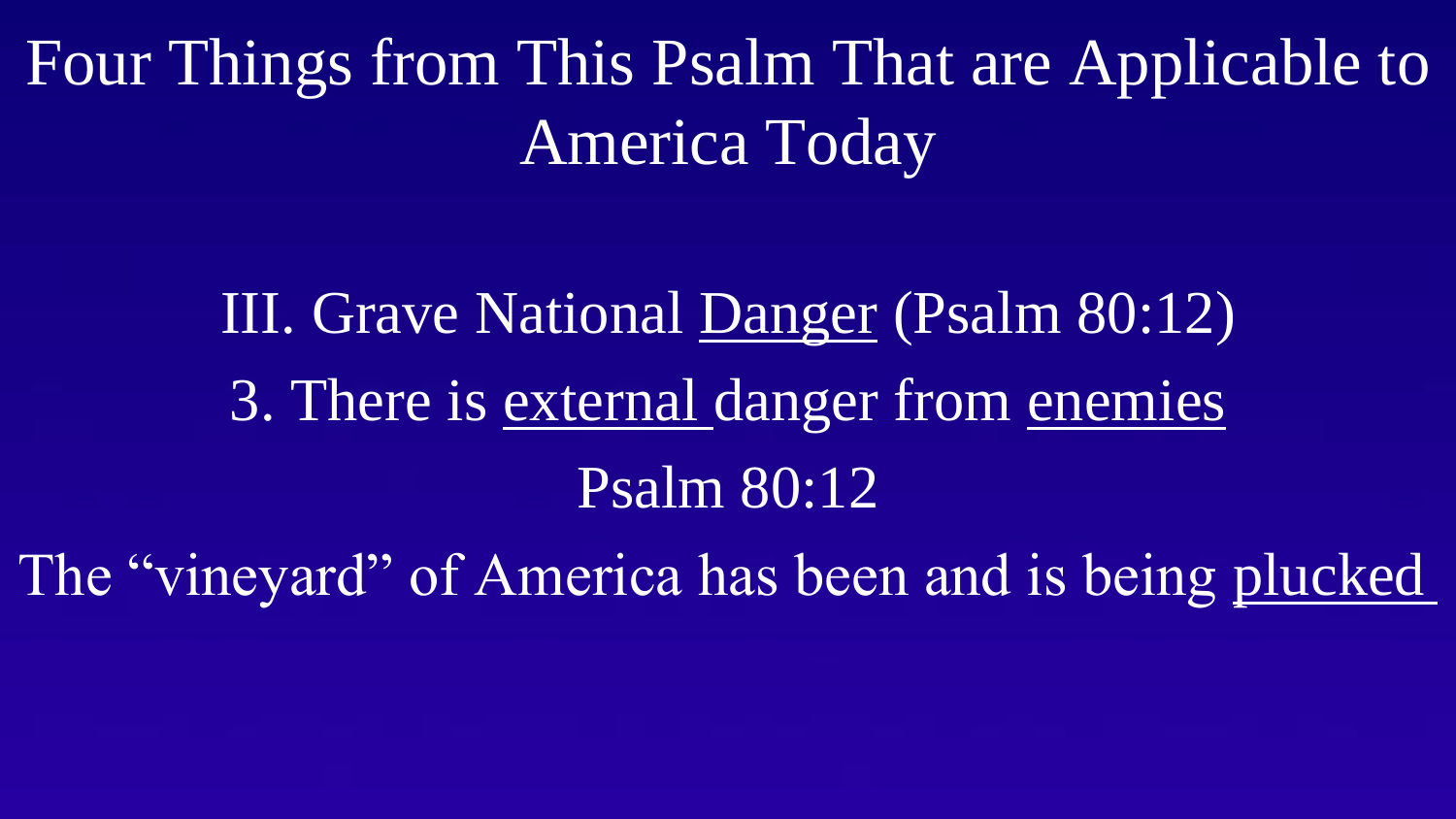III. Grave National Danger (Psalm 80:12) China has taken America's nuclear secrets and they have plucked billions of dollars from America over the years including intellectual property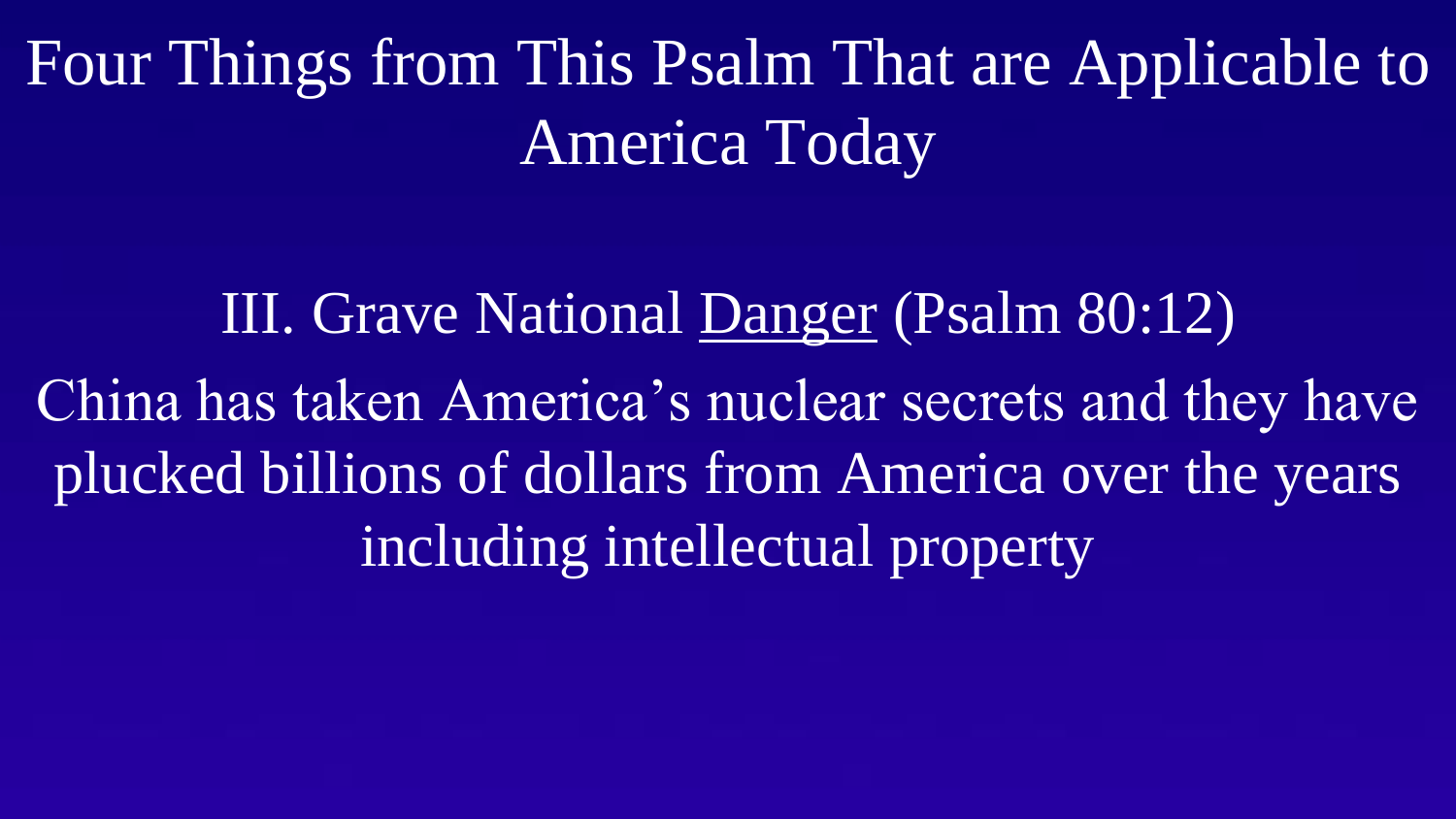III. Grave National Danger (Psalm 80:12) 4. There is internal danger from corruption (Psalm 80:13) America has become immoral and corrupt 5. There is eternal danger from judgment Psalm 80:14-16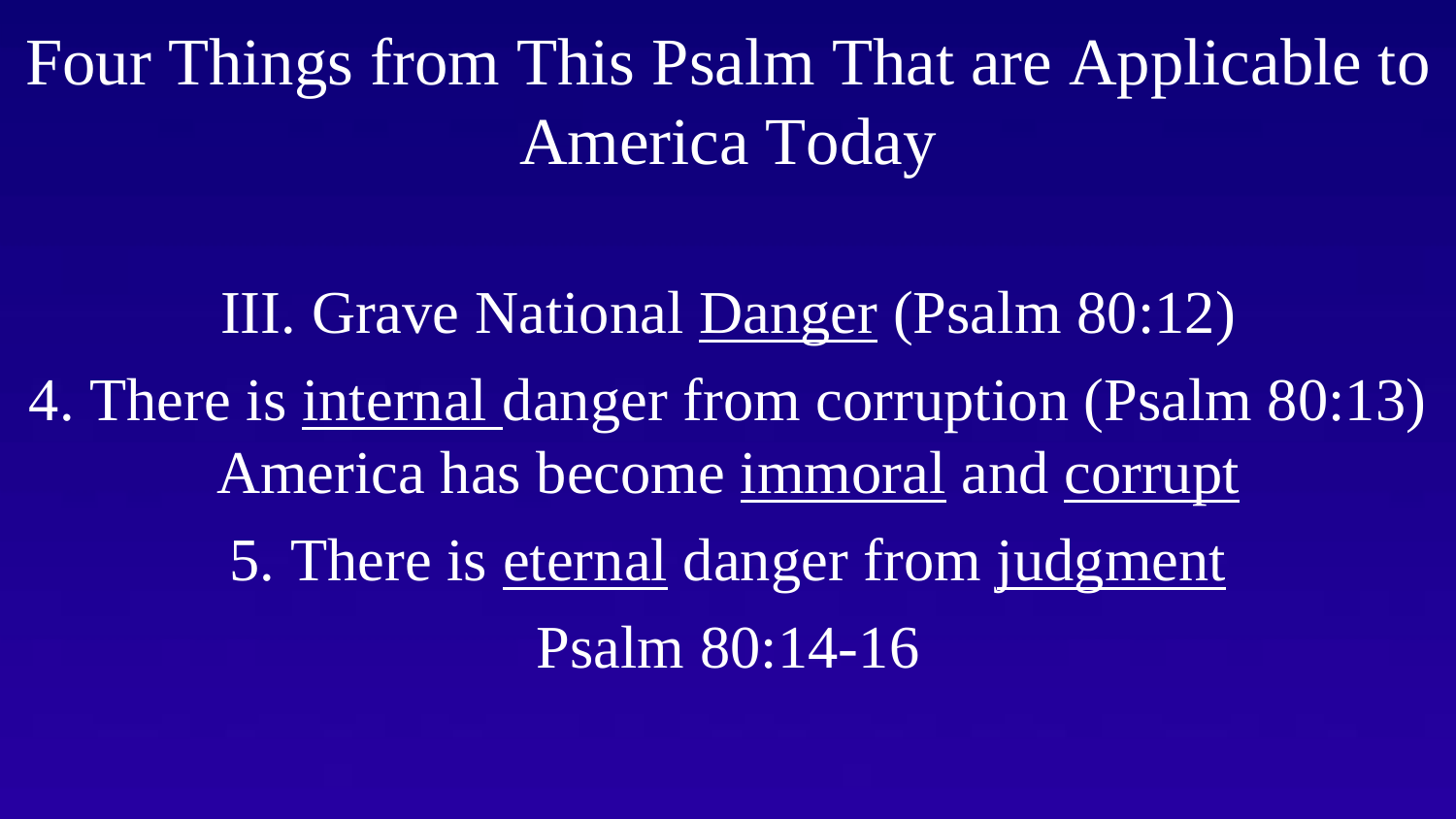III. Grave National Danger (Psalm 80:12) We have expelled God from our schools and our government, and God may impeach America Leviticus 18:25 Four Things from This Psalm That are Applicable to America Today

When the hedge of protection is down, it allows the enemy to wreak the havoc he desires through strife, natural disasters, etc.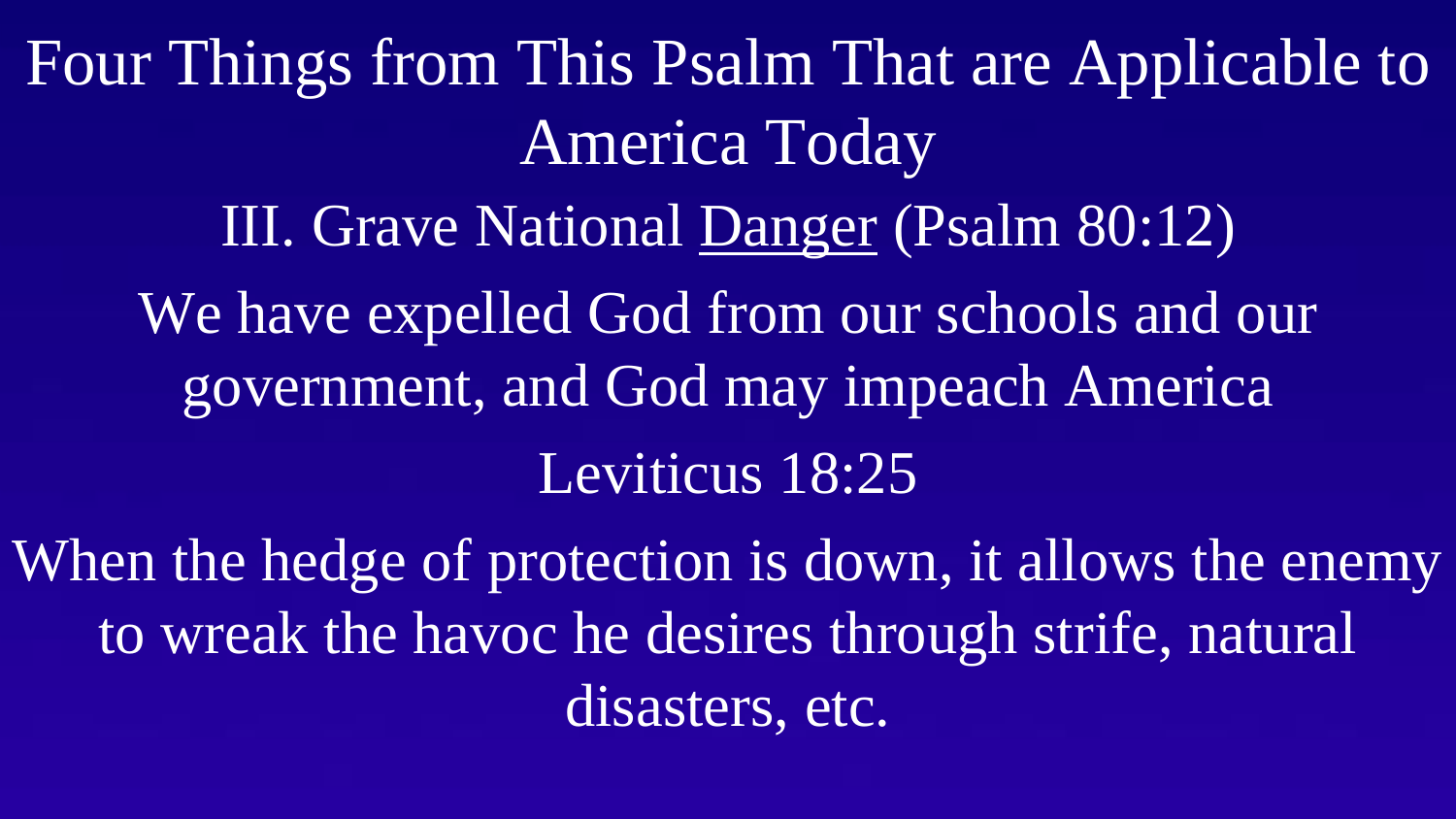4. Gracious National Deliverance 1.We must look up. Psalm 80:14 2.We must confess up. Psalm 80:16 Four Things from This Psalm That are Applicable to America Today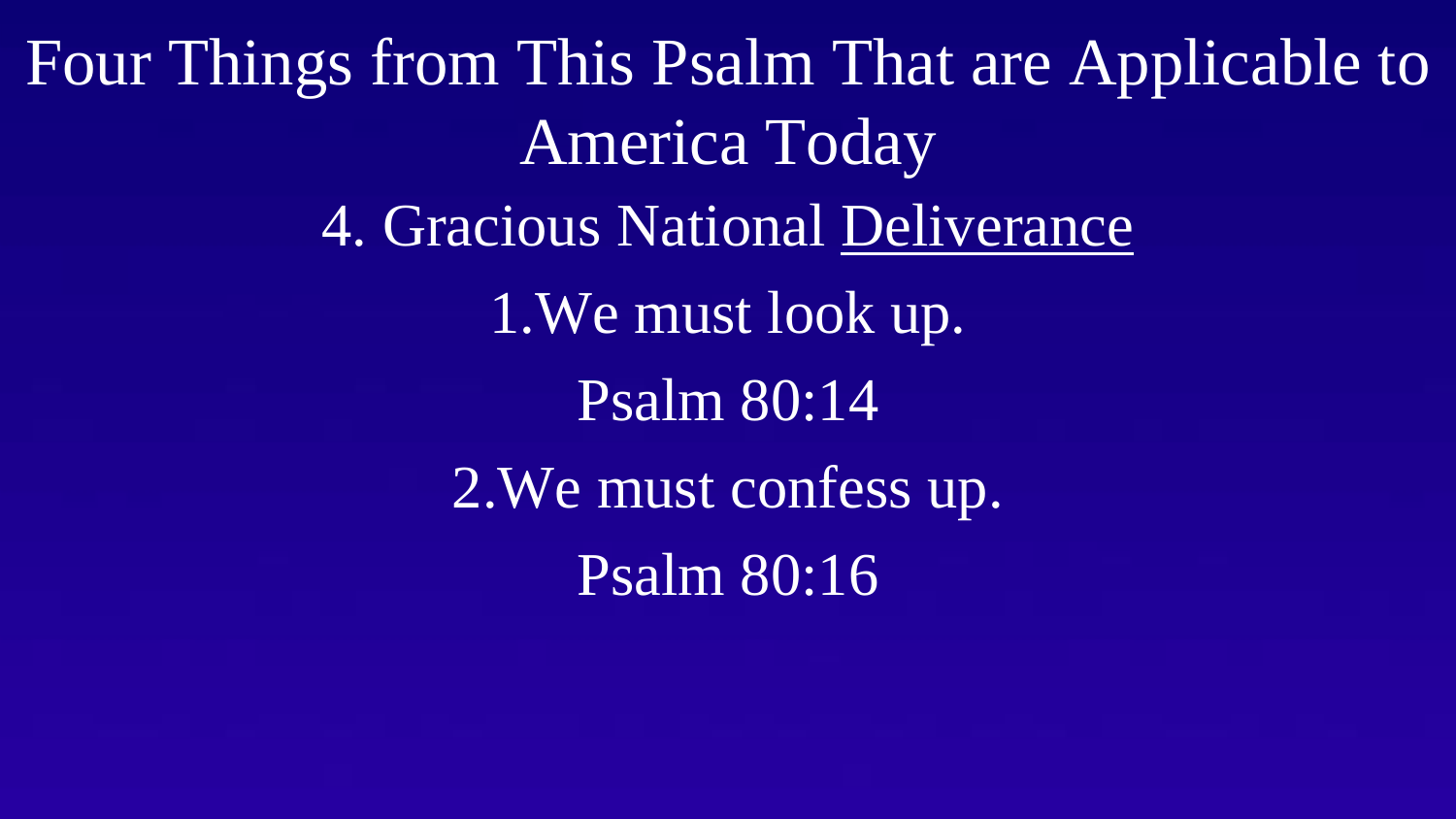4. Gracious National Deliverance 2.We must confess up. Psalm 80:16 Four Things from This Psalm That are Applicable to America Today

2 Chronicles 7:14 If my people, which are called by my name, shall humble themselves, and pray, and seek my face, and turn from their wicked ways; then will I hear from heaven, and will forgive their sin, and will heal their land.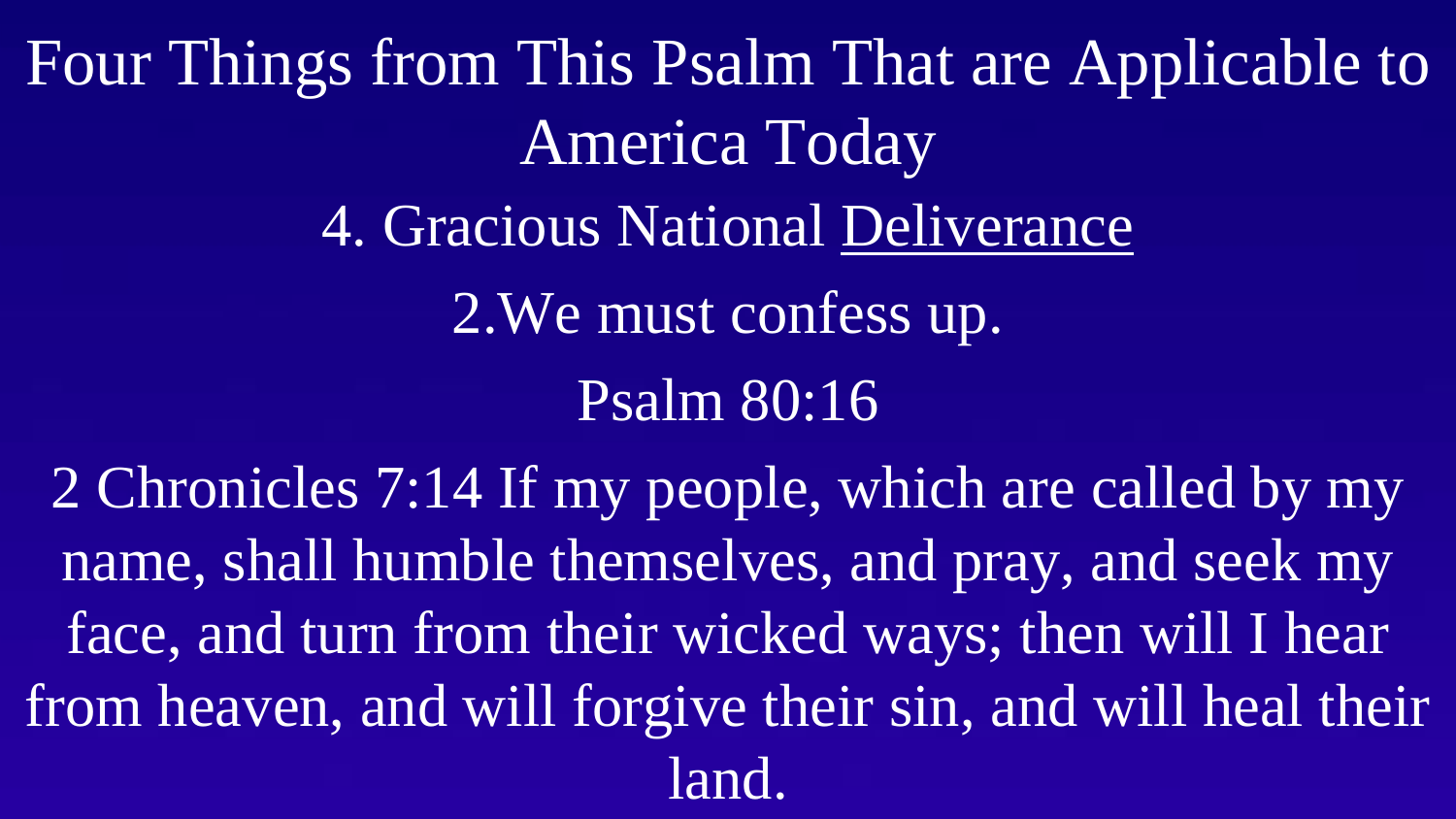#### 4. Gracious National Deliverance

4. Gracious National Deliverance 3. We must speak up. Psalm 80:17 4. We must stand up.

Psalm 80:18-19